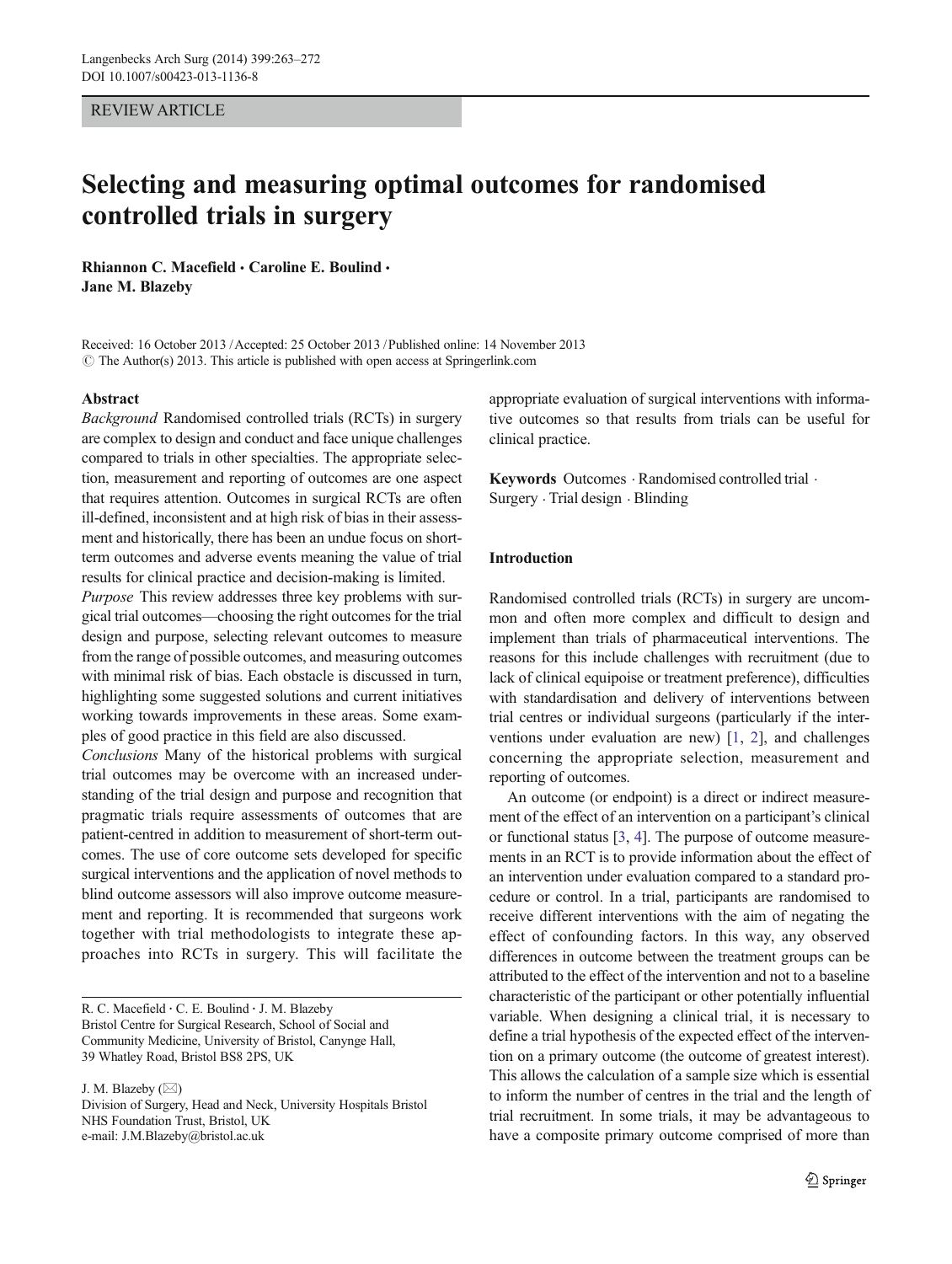one outcome of interest. This can be advantageous when event rates are low, to allow for smaller sample size calculation and increased statistical efficacy, or when the choice between several important outcomes is arbitrary [\[5](#page-7-0)]. Limitations of using a composite outcome, however, include the need for a more complex statistical analysis plan and ensuring that all component outcomes have equal importance to patients [\[6](#page-7-0), [7](#page-7-0)]. Secondary outcomes are measured to evaluate the additional effects of the intervention and answer other relevant questions [\[8\]](#page-7-0). They may also be chosen for exploratory purposes in order to develop a hypothesis for future research. Outcomes may be classified with regard to their type (primary, secondary, or exploratory), and whether they are assessed objectively or influenced by patient or clinician judgement [\[9](#page-7-0)]. They may also be categorised by the domain of measurement. Clinical outcomes may be defined as outcomes measured in clinical practice such as survival/mortality or surgical complications and adverse events (e.g. anastomotic leak or deep vein thrombosis). Clinical outcomes can be completely objective (e.g. death) or they can include a professional assessment or observer interpretation (e.g. wound infection). Other types of outcomes may be patient-reported outcomes (PROs); assessments made directly by the patient themselves rather than an observer, such as symptom severity or reports of functional health status. Most PROs are recorded in self-completed questionnaires with validated rating scales that are standardised and scored and are often referred to as measures of health-related quality of life (HRQL). Whilst some outcomes may be referred to as HRQL outcomes, this term is confusing, and it is recommended that outcomes are described as PROs (measured by patients themselves), or observer assessed outcomes (measured by clinicians/ researchers), rather than the ill-defined term HRQL—which may be measured by a patient or an observer. Surrogate outcomes are outcomes that predict another clinically meaningful endpoint of interest [\[10\]](#page-7-0) and may be used because they are more practical or less invasive, for example, the measurement of coagulation factors or albumin as a surrogate marker of liver function in patients following liver surgery [\[11](#page-7-0)]. Other types of outcomes include hospital or 'process'-related factors such as length of hospital stay or frequency of tests, and assessments of cost and resource use (Box 1).

Many of these different types of outcomes can be assessed once or on several occasions following surgery. The timing of outcome assessment varies in trials, and can be classified as during or after surgery, as short, medium or long-term. Shortterm assessments are often made during the hospital stay and longer-term assessments maybe years after the intervention. In the selection of outcomes for RCTs in surgery, it is necessary to consider these different types of outcomes, who will assess them, and the appropriate time to assess them in light of the research question and trial design.

Historically, surgeons have selected and assessed outcomes that focus on short-term clinical events and those related to the surgical process such as complication rates and length of hospital stay [\[12](#page-7-0)]. This may be because these outcomes reflect aspects of patient outcome and recovery that are of importance to the surgeons designing the study, and reflect the quality of the delivery of the intervention and the surgeons' technical skill [\[13\]](#page-7-0). They are also events that require early detection and treatment by surgeons, which may result in serious problems for patients if untreated. Whilst it is important to assess and report these short-term clinical outcomes, many surgical studies do not examine the longer-term benefits and harms of surgical interventions or consider outcomes from a patient perspective [\[14\]](#page-7-0). In addition, undue focus on operative complications may be unhelpful as these outcomes are often rare, and if trials are not powered sufficiently to exclude differences in uncommon complications, the data can be misleading. There is, therefore, a need for better standards of outcome selection, measurement and reporting in RCTs in surgery. This paper will consider some of the key challenges and suggest solutions to these problems, highlighting current initiatives working towards improvements in these areas.

## Challenges for outcome measurement in RCTs in surgery

The methodological and practical challenges for the selection and measurement of outcomes in surgical trials include choosing the right outcome for the trial design and purpose, selecting relevant outcomes to measure from the range of possible outcomes and measuring them with minimal risk of bias.

Choosing relevant outcomes to suit the trial design and purpose

In order to select the most appropriate outcomes for any trial, it is first necessary to have a good understanding of the research hypothesis. This will determine the trial design and the appropriate outcomes to be measured. Trials can be broadly classified as explanatory or pragmatic in design. Explanatory (efficacy) trials are designed to test whether an intervention works under ideal conditions (performed by an experienced surgeon, for example, in a single centre with standardised preand post-operative care) and for these reasons, the intervention is delivered within a very restrictive protocol often on a highly select group of patients [[2,](#page-7-0) [15](#page-7-0)]. Outcomes in explanatory trials are selected to provide information on whether the intervention works within these restricted conditions and tend to focus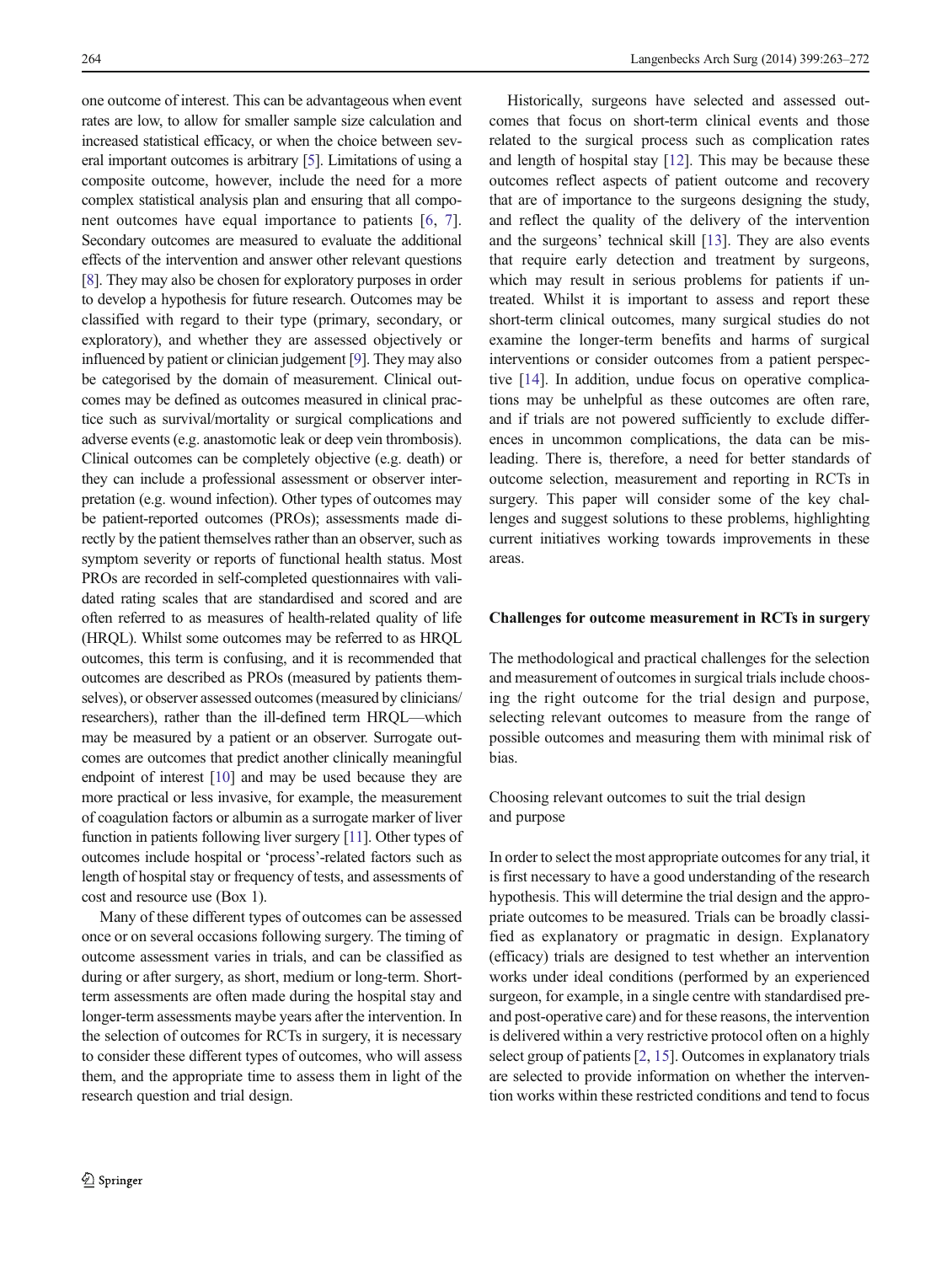on measurable clinical or biological symptoms or markers [\[16\]](#page-7-0). For surgical trials, these are typically short-term clinical or process measures that supply data about the safety of the intervention and its immediate health benefits and risks. Examples include measured changes in intra-operative variables (e.g. length of operation, blood loss) or short-term adverse events and in-hospital morbidity (e.g. need for pain killers, length of hospital stay) (Table [1](#page-3-0), [\[17](#page-7-0)]). Pragmatic clinical (effectiveness) trials, on the other hand, are designed to assess whether an intervention works in routine clinical practice and everyday settings. The intervention is delivered under more flexible conditions and by practitioners with a range of expertise to reflect typical practice. Members of the research team, such as the surgeons, often have more scope to make choices about the exact procedure performed, or the approach used (depending on the research intervention). The sample population is usually less restricted and in combination, these factors aim to make the results generalisable to a wide range of clinical environments. Pragmatic trials often provide information on the longer-term health gains and harms of an intervention and results are used to inform patients, clinicians and policy makers when making decisions on treatment. A wide spectrum of outcomes can be assessed during a pragmatic trial and an assessment of resource use may also be included. The majority of RCTs in surgery aim to determine if the intervention should be performed in standard clinical practice and therefore, a pragmatic trial design is often most appropriate [\[18\]](#page-8-0). However, reviews of the surgical literature show that the number of high-quality pragmatic trials is few and often focus on short-term and clinical measures providing uncertain value for patients, surgeons and other decision makers [\[19](#page-8-0)–[23](#page-8-0)]. Although there is a paucity of studies, there are examples of well designed and conducted pragmatic RCTs in surgery with appropriate outcome measures (Table [1](#page-3-0)). There are also examples of trials using composite outcomes combining short-term measures and including some longer-term assessments [[24](#page-8-0)]. However, more highquality RCTs in surgery are required with better trial design and outcome measures to allow the results to be relevant to routine clinical practice. This will require that surgeons involved in trial design to consider which outcomes are important to patients and include assessment of these in trials as well as the standard measures used to evaluate surgery.

Multicentre, pragmatic trials require surgeons to work together and to involve patients and other health-care professionals in the trial design process at an early stage. The National Institute for Health Research (NIHR) in the UK funds an advisory group to support greater public and patient involvement in research [\[25](#page-8-0)] and the James Lind Alliance charitable organisation aims to bridge the gap between patients and researchers [\[26](#page-8-0)]. A similar initiative in Canada, the PatientCentred Outcomes Research Institute, encourages the involvement of patients to shape the research agenda [\[27\]](#page-8-0). In the UK, recent funding opportunities from the NIHR and Royal College of Surgeons of England for Surgical Trial Centres [\[28\]](#page-8-0) are also promoting collaborative working, and there are trainee research collaboratives whose purpose is to bring together surgical trainees and offer the opportunity to run multicentre trials [\[29,](#page-8-0) [30\]](#page-8-0). Drives to bring together surgeons and methodologists and to educate the surgical community in clinical trial design have been generated. Examples of this include the international IDEAL collaboration [\[31\]](#page-8-0), the UK Medical Research Council Hubs for Trials Methodology Research [\[32\]](#page-8-0) and the American College of Surgeons Continuous Quality Improvement Surgical Research Committee [[33\]](#page-8-0). In Germany, the Study Centre for the German Surgical Society has similar aims to increase the number of well-designed multicentre surgical trials [\[34](#page-8-0)]. These initiatives should lead to improvements in the design of randomised trials of surgical interventions.

# Selecting and reporting appropriate outcome measures for RCTs in surgery

After establishing the trial design and relevant outcomes, the next challenge for RCTs in surgery is to clearly define and select the outcomes to be measured from the range of possibilities. In surgical studies, the approach to outcome assessment has historically been assorted, inconsistent and ill-defined. A systematic review of adverse events after gastrointestinal surgery, for example, identified 56 different definitions and measures for anastomotic leak [\[35\]](#page-8-0) and up to 10 different measures for mortality have been used in studies after oesophagectomy [\[23\]](#page-8-0). In colorectal cancer surgery, a systematic review found 766 different clinical outcomes were assessed, with inconsistency in selection, measurement and reporting [\[36\]](#page-8-0). This variation across trials and lack of standardisation is problematic for systematic reviews and meta-analyses of surgical interventions as outcomes are often not comparable, meaning synthesis and amalgamation of findings is seldom possible. In addition to inconsistent outcome measurements, other problems for RCTs in surgery are caused by the multiplicity of outcomes that are measured in a single trial. As a result, authors of trial reports do not always include the full range of outcomes that have been measured, often focusing on outcomes with 'interesting' or statistically significant results [\[37,](#page-8-0) [38\]](#page-8-0). Such selective reporting of outcomes leads to outcome reporting bias and causes further problems for systematic reviews by distorting the available evidence [[39](#page-8-0)–[41\]](#page-8-0). Outcome reporting bias is a particular issue for PROs, where numerous multiple health domains are measured within a single questionnaire and those of particular interest are often not specified a priori or when PROs are secondary outcomes.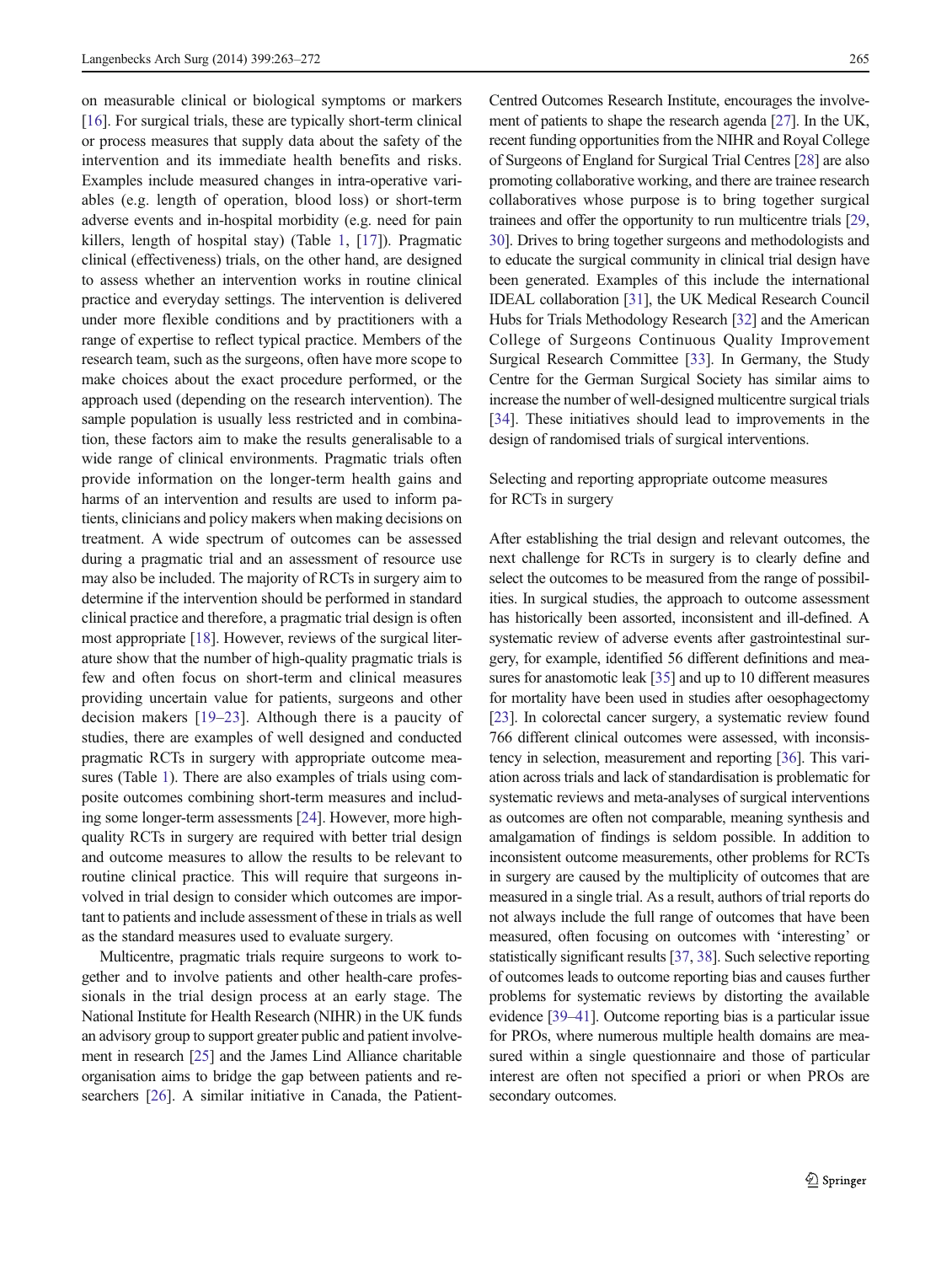<span id="page-3-0"></span>

| Trial                                         | Aim                                                                                                                                               | Primary outcome                                                                                                                                                                                 | Secondary short-term outcomes                                                                                                                                                                                                                                                                                                                                              |                                                                        | Secondary long-term outcomes                                                                                                                                                                |                                                                                           |               |                                                                                               | Comments                                                                                                                                                                                                                                                       |
|-----------------------------------------------|---------------------------------------------------------------------------------------------------------------------------------------------------|-------------------------------------------------------------------------------------------------------------------------------------------------------------------------------------------------|----------------------------------------------------------------------------------------------------------------------------------------------------------------------------------------------------------------------------------------------------------------------------------------------------------------------------------------------------------------------------|------------------------------------------------------------------------|---------------------------------------------------------------------------------------------------------------------------------------------------------------------------------------------|-------------------------------------------------------------------------------------------|---------------|-----------------------------------------------------------------------------------------------|----------------------------------------------------------------------------------------------------------------------------------------------------------------------------------------------------------------------------------------------------------------|
|                                               |                                                                                                                                                   |                                                                                                                                                                                                 | Clinical                                                                                                                                                                                                                                                                                                                                                                   | <b>PRO</b>                                                             | Clinical                                                                                                                                                                                    | <b>PRO</b>                                                                                |               | Process Economic                                                                              |                                                                                                                                                                                                                                                                |
| Santarius et al.<br>2009 [17]<br>CaCSH        | bur-hole evacuation<br>of chronic subdural<br>in the management<br>operative drainage<br>haematoma after<br>To investigate post-                  | Rate of reoperation to<br>chronic subdural<br>treat recurrent<br>haematoma                                                                                                                      | Gross focal neurological<br>deficit at discharge<br>30-Day mortality<br>Hospital stay (days)<br>RS and GCS at<br>discharge<br>Σ                                                                                                                                                                                                                                            | $N\!$                                                                  | Gross focal neurological<br>deficit at 0.5 years<br>Mortality at 0.5 years<br>Mobility status at<br>MRS and GCS at<br>0.5 years<br>0.5 years                                                | ₹                                                                                         | $\frac{1}{2}$ | $\frac{1}{2}$                                                                                 | clinical endpoints. This<br>outcomes focusing on<br>limits generalisability<br>Single-centre RCT with                                                                                                                                                          |
| Jayne et al.<br>2007 [61]<br>CLASICC          | To evaluate the technical<br>assisted surgery for<br>safety and efficacy<br>of laparoscopically<br>colorectal cancer<br>and oncological           | disease-free survival<br>and local recurrence<br>3-year overall survival,<br>Several were defined:<br>Proportion of Dukes'<br>In-hospital mortality<br>Resection margins<br>C2 tumours<br>rates | Transfusion requirements<br>complication rates<br>30-Day and 3-month                                                                                                                                                                                                                                                                                                       | HRQL at 2 weeks<br>and 3 months                                        | 5-year local recurrence<br>5-year overall survival<br>port site recurrence<br>3- and 5-year wound/<br>3- and 5-year distant<br>recurrence rates<br>5-year disease-free<br>survival<br>rates | HRQL at 0.5, 1.5<br>and 3 years                                                           | N/A           | N/A                                                                                           | several short- and long-<br>term outcomes. It was<br>selected to provide an<br>This very pragmatic trial<br>specific endpoints<br>had a sample size<br>overall picture of<br>not powered for                                                                   |
| Abalos et al.<br>2013 [24]<br><b>CORONIS</b>  | for women and babies<br>improved outcomes<br>To assess whether five<br>surgical caesarean<br>techniques were<br>associated with                   | A composite outcome:<br>Blood transfusion up<br>to 6-week follow-<br>Maternal infectious<br>Further operative<br>morbidity*<br>procedures<br>up visit<br>Death                                  | Laceration of baby during<br>Death of baby at 6 weeks<br>Operation length<br>Apgar score <3 at 5 min<br>partum haemorrhage<br>Individual components<br>Pain<br>Interventions for post-<br>Still birth<br>Other severe maternal<br>caesarean section<br>Hospital readmission<br>within 6 weeks<br>Admission to ITU<br>of composite<br>Hospital stay<br>morbidity<br>outcome |                                                                        | pregnancies, death or<br>serious morbidity of<br>Assessed in follow-up<br>status, subsequent<br>child at 3 years<br>Reproductive<br>study [62]:                                             | (requested at face<br>Women's health and<br>to face interview)<br>at 3 years<br>mortality | ₹             | ₿                                                                                             | Authors state outcomes<br>composite components<br>pragmatic RCT design.<br>Multicentre, multinational<br>were chosen based on<br>decision-making and<br>primary objective of<br>guidance for clinical<br>selected to provide<br>were specifically<br>the trial |
| et al. 2010 [63]<br>Greenhalgh<br><b>EVAR</b> | effects of endovascular<br>To compare the long-term<br>and open repair of<br>large aneurysms                                                      | mortality within<br>All-cause mortality<br>Aneurysm-related<br>30 days                                                                                                                          | Graft-related interventions<br>30-day operative mortality<br>complications<br>Graft-related                                                                                                                                                                                                                                                                                | HRQL at 1 and<br>3 months                                              | Graft-related complications<br>Graft-related interventions<br>Renal function (up to<br>Adverse events<br>8 years)                                                                           | HRQL at 1 year                                                                            |               | based on QALY<br>Cost-effectiveness<br>up to 8 years<br>Resource use<br>$(EQ-5D)$<br>annually | outcomes not measured<br>Multicentre pragmatic trial<br>designed to provide<br>for duration of trial<br>although HRQL<br>long-term data,                                                                                                                       |
| King et al. 2006<br>[64]                      | To compare short-term<br>within an enhanced<br>open resection of<br>colorectal cancer<br>laparoscopic and<br>outcomes of<br>programme<br>recovery | Hospital stay                                                                                                                                                                                   | Convalescent hospital stay<br>Readmission hospital stay<br>Antiemetic administration<br>for mobility/strength at<br>Requirement for opioid<br>$2$ and $12\;{\rm days},$ $6\;{\rm and}$<br>Performance indicators<br>Major morbidity<br>analgesia<br>12 weeks                                                                                                               | and 3 months<br>Resource use at<br>HRQL at 2 and<br>2 weeks<br>6 weeks | ₹                                                                                                                                                                                           | $\frac{1}{2}$                                                                             | ₹             | ₹                                                                                             | short-term outcomes<br>Single-centre RCT with<br>designed to assess<br>small sample size<br>$\sin\phi$                                                                                                                                                         |

Table 1 Short- and long-term outcomes commonly used in examples of RCTs in surgery Table 1 Short- and long-term outcomes commonly used in examples of RCTs in surgery

 $\underline{\textcircled{\tiny 2}}$  Springer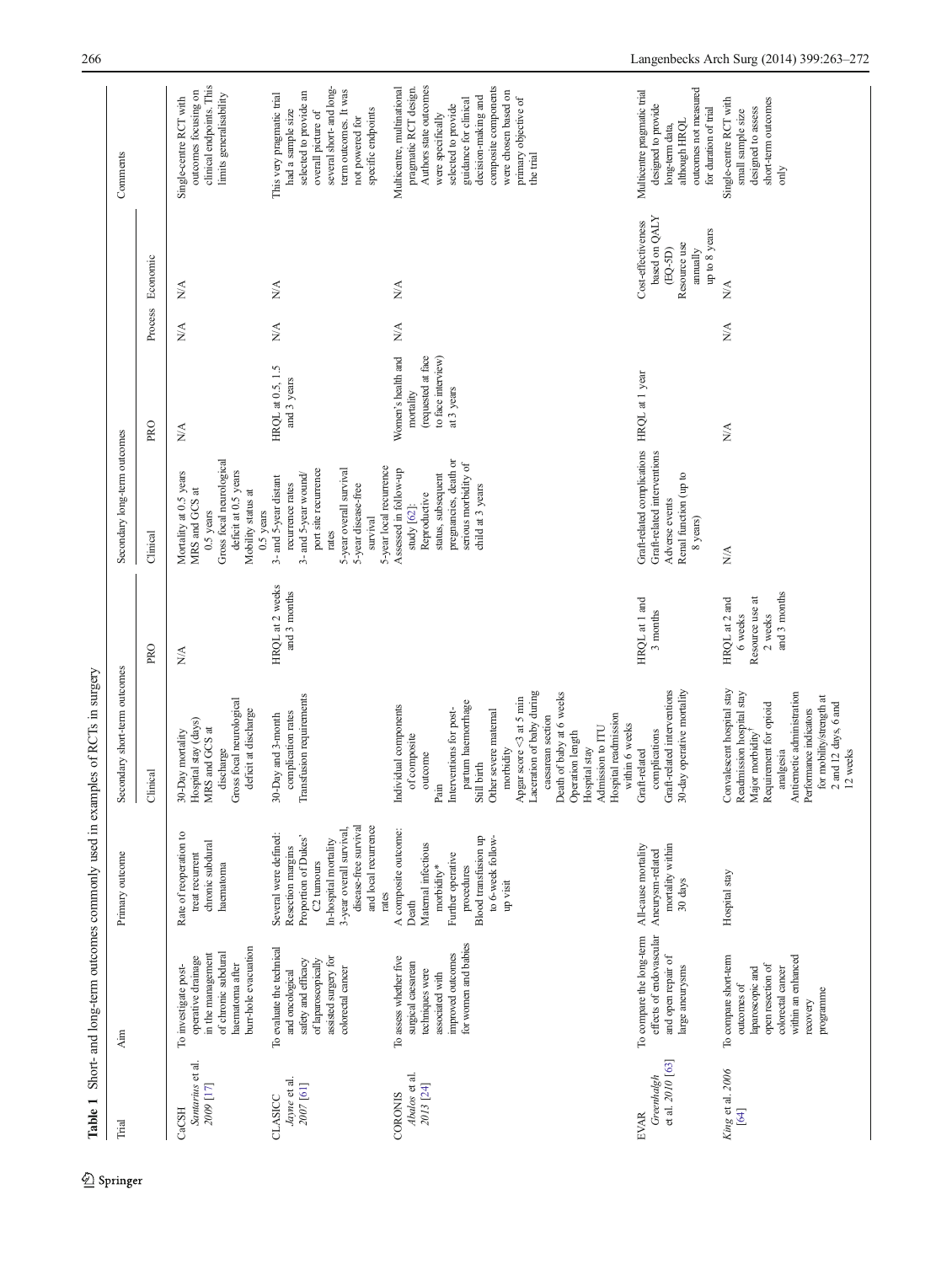| Table 1 (continued)                                                                              |                                                                                                                                                                                                                                                         |                                                                                                                                                                                          |                                                                                                                                                                   |                                   |                                                                                                                                                                                                     |                                                                                                                                                                                               |                                     |                                                              |                                                                                                                                                                                                                                                                                                                                                       |
|--------------------------------------------------------------------------------------------------|---------------------------------------------------------------------------------------------------------------------------------------------------------------------------------------------------------------------------------------------------------|------------------------------------------------------------------------------------------------------------------------------------------------------------------------------------------|-------------------------------------------------------------------------------------------------------------------------------------------------------------------|-----------------------------------|-----------------------------------------------------------------------------------------------------------------------------------------------------------------------------------------------------|-----------------------------------------------------------------------------------------------------------------------------------------------------------------------------------------------|-------------------------------------|--------------------------------------------------------------|-------------------------------------------------------------------------------------------------------------------------------------------------------------------------------------------------------------------------------------------------------------------------------------------------------------------------------------------------------|
| Trial                                                                                            | Aim                                                                                                                                                                                                                                                     | Primary outcome                                                                                                                                                                          | Secondary short-term outcomes                                                                                                                                     |                                   | Secondary long-term outcomes                                                                                                                                                                        |                                                                                                                                                                                               |                                     |                                                              | Comments                                                                                                                                                                                                                                                                                                                                              |
|                                                                                                  |                                                                                                                                                                                                                                                         |                                                                                                                                                                                          | <b>Tinical</b>                                                                                                                                                    | PRO                               | Clinical                                                                                                                                                                                            | PRO                                                                                                                                                                                           |                                     | Process Economic                                             |                                                                                                                                                                                                                                                                                                                                                       |
| Grant et al.<br>$Mohr$ et al.<br>2013 $\left[ 66\right]$<br>2013 [65]<br><b>SYNTAX</b><br>REFLUX | To evaluate laparoscopic<br>surgery with<br>medical management<br>for the treatment of<br>left main coronary<br>CABG with PCI<br>for the treatment<br>of patients with<br>vessel disease<br>fundoplication<br>disease three-<br>Comparison of<br>(GORD) | (all-cause mortality,<br>stroke, myocardial<br>MACCE at 1 year<br>Validated PRO with<br>Composite: rate of<br>repeatrevascul<br>the REFLUX<br>questionnaire<br>infarction,<br>arisation) | Surgical complications<br>score at 3 months<br>saturation at 2, 6<br>REFLUX HRQL<br>Rate of MACCE at<br>SF36, EQ-5day &<br>Sleep and oxygen<br>12weeks<br>1 month | HRQL at 1-month<br>post procedure | at 3 months and 1 year<br>Rates of stent thrombosis<br>Use of anti reflux drugs<br>$0.5$ , 3 and 5 years<br>or graft occlusion<br>Rates of composite<br>Rate of MACCE at<br>components<br>Mortality | and 5 year<br>REFLUX HRQL<br>score at $1, 2, 3, 4$<br>HRQL at 0.5, 1, 3<br>and 5-year post<br>symptom score<br>at $2$ , $3$ , $4$ and<br>and REFLUX<br>SF36 and EQ-5D<br>procedure<br>5 years | NA.<br>$\stackrel{\triangle}{\geq}$ | at 1, 3 and 5 years<br>effectiveness<br>Cost and cost-<br>NA | reflect their importance<br>Multicentre, multinational<br>Practical interpretation<br>limited as components<br>of composite outcome<br>primary outcome. N.B.<br>REFLUX<br>were not weighted to<br>form an overall score<br>or relative frequency<br>Multicentre pragmatic<br>questionnaire has<br>pragmatic RCT.<br>several scales to<br>RCT with PRO |
|                                                                                                  |                                                                                                                                                                                                                                                         |                                                                                                                                                                                          |                                                                                                                                                                   |                                   |                                                                                                                                                                                                     |                                                                                                                                                                                               |                                     |                                                              |                                                                                                                                                                                                                                                                                                                                                       |

N/A not assessed; CABG coronary artery bypass graft surgery; EQ-5D EuroQol questionnaire; GCS Glasgow coma scale; GORD gastro-oesophageal reflux disease; HRQL health-related quality of life;<br>MACCE major adverse cardiac and N/A not assessed; CABG coronary artery bypass graft surgery; EQ-5D EuroQol questionnaire; GCS Glasgow coma scale; GORD gastro-oesophageal reflux disease; HRQL health-related quality of life; MACCE major adverse cardiac and cerebrovascular events; MRS modified Rankin score; PCI percutaneous coronary intervention; PRO patient-reported outcome; QALY quality-adjusted life year; SF-36 short-form 36 Health survey short-form 36 Health survey

\*Defined as one or more of: antibiotic use for maternal febrile morbidity during postnatal hospital stay, antibiotic use for endometritis, wound infection, or peritonitis up to the 6-week follow-up visit \*Defined as one or more of: antibiotic use for maternal febrile morbidity during postnatal hospital stay, antibiotic use for endometritis, wound infection, or peritonitis up to the 6-week follow-up visit

Defined as haemorrhage requiring blood transfusion, reoperation, readmission, anastomostic leak, wound dehiscence and sepsis requiring high-dependency support Defined as haemorrhage requiring blood transfusion, reoperation, readmission, anastomostic leak, wound dehiscence and sepsis requiring high-dependency support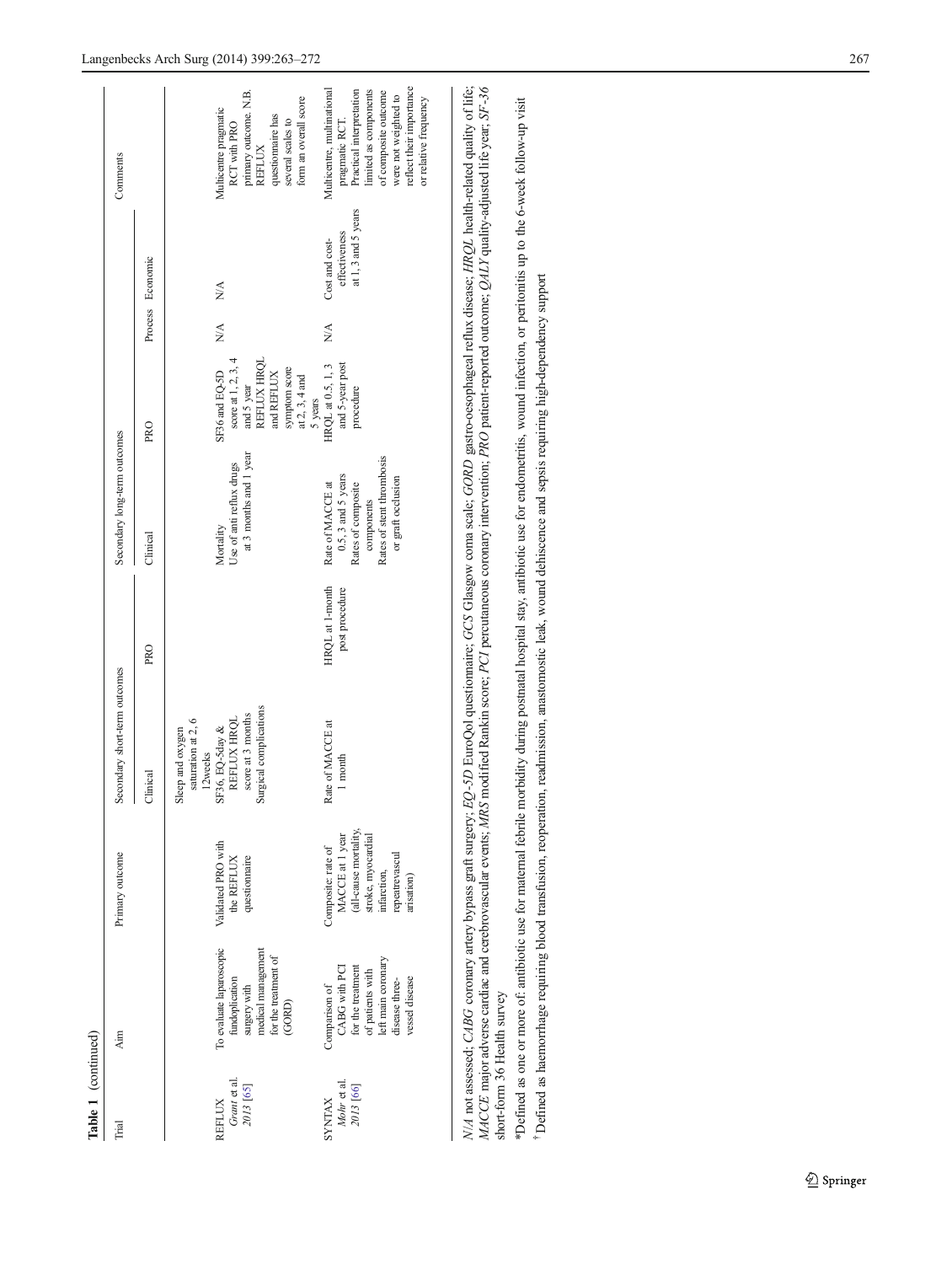$\underline{\textcircled{\tiny 2}}$  Springer

<span id="page-5-0"></span>

|                             | Table 2 Methods to blind patients, surgeons and outcome assessors in examples of RCTs in surgery                                          |                                                                                                 |                                |                                                 |                                                                                                                                                                                                                                                                                                                                                                                                                                                                                                                                                                                                                                                                                                                                                                                                                                                                                                                                                                                                           |
|-----------------------------|-------------------------------------------------------------------------------------------------------------------------------------------|-------------------------------------------------------------------------------------------------|--------------------------------|-------------------------------------------------|-----------------------------------------------------------------------------------------------------------------------------------------------------------------------------------------------------------------------------------------------------------------------------------------------------------------------------------------------------------------------------------------------------------------------------------------------------------------------------------------------------------------------------------------------------------------------------------------------------------------------------------------------------------------------------------------------------------------------------------------------------------------------------------------------------------------------------------------------------------------------------------------------------------------------------------------------------------------------------------------------------------|
| Trial                       | Interventions                                                                                                                             | Primary outcome                                                                                 | Type of outcome                | Personnel blinded                               | Methods used for blinding                                                                                                                                                                                                                                                                                                                                                                                                                                                                                                                                                                                                                                                                                                                                                                                                                                                                                                                                                                                 |
| Raviele et al. 2004 [52]    | recurrent tilt-induced vasovagal syncope<br>Permanent pacing versus placebo for                                                           | year assessed by patient diaries<br>Recurrence rate of syncope at 1                             | PRO                            | Clinical staff<br>Surgeons<br>Patients          | programming of the pacemaker to ON in active mode with rate<br>method; a single person in each centre was responsible for the<br>Pacemakers implanted into both treatment arms using the same<br>drop response, or OFF in the inactive mode.                                                                                                                                                                                                                                                                                                                                                                                                                                                                                                                                                                                                                                                                                                                                                              |
| Sung et al. 2003 [53]       | Endoscopic treatment versus irrigation<br>alone for non-bleeding vessels or<br>adherent clot in gastroduodenal<br>ulceration              | Recurrence of bleeding before<br>discharge and at 30 days                                       | Independent adjudication panel | Outcome assessors<br>Clinical staff<br>Patients | mini-snare. The control group received irrigation of ulcer base<br>criteria for re-bleed pre-defined and assessed by blinded panel.<br>post-operative care by blinded clinical team; endoscopist not<br>Intervention group underwent routine endoscopic treatment for<br>bleeding ulcer including irrigation, suction, heater probe, or<br>but no manipulation with heater probe, snare or suction;<br>involved in post-operative care or outcome assessment;                                                                                                                                                                                                                                                                                                                                                                                                                                                                                                                                             |
| Moseley et al. 2002<br>[49] | versus sham procedure for osteoarthritis<br>Arthroscopic lavage and debridement<br>versus arthroscopic lavage only<br>of the knee         | using Knee-Specific Pain Scale<br>Knee pain at 24 months assessed<br>(developed for this trial) | PRO                            | Clinical staff<br>Patients<br>Nurses            | was performed (unless an unstable meniscal tear was identified<br>Patients in the control arm underwent short-acting intravenous<br>Patients allocated to lavage and debridement received a standard<br>underwent an identical procedure except that no debridement<br>arm, the knee was prepped and draped as usual and the 1-cm<br>underwent general anaesthesia and endotracheal intubation.<br>sedation and opioid analgesia with spontaneously breathed<br>in which case this was excised). For patients in the control<br>debridement. Post-operative care was provided by blinded<br>but the surgeon manipulated the knee as per arthroscopic<br>Patients allocated to lavage and debridement or lavage only<br>arthroscopic procedure. Patients allocated to lavage only<br>incisions performed. No instrumentation was performed<br>clinical staff according to a standardised pathway; the<br>surgeon was not involved in post-operative care or<br>outcome assessment.<br>oxygen-enriched air. |
| Vitek et al. 2003<br>[54]   | Pallidotomy versus medical therapy<br>for Parkinson's disease                                                                             | Parkinson's disease rating scale<br>at 6 months<br>Average change in unified                    | Assessor reported              | Independent assessors                           | mask scars during baseline and follow-up outcomes collection;<br>allocation collected all outcome data; all patients wore hats to<br>involved in the routine care of participants; patients were<br>there was no contact between assessors and participants<br>asked not to inform assessors of treatment allocation.<br>Two independent outcomes assessors blind to treatment<br>between follow-up appointments; assessors were not                                                                                                                                                                                                                                                                                                                                                                                                                                                                                                                                                                      |
| Quinn et al. 2002 [55]      | Suturing versus conservative management<br>of hand lacerations                                                                            | Cosmetic appearance at 3 months                                                                 | Assessor reported              | Independent assessors                           | knowledge or contact with participant at 3 months after<br>Assessment of wounds made photographically with no<br>treatment by two independent doctors.                                                                                                                                                                                                                                                                                                                                                                                                                                                                                                                                                                                                                                                                                                                                                                                                                                                    |
| Gervaz et al. 2010 [56]     | approach for sigmoid colectomy to treat<br>Laparoscopic versus open (lower midline)<br>diverticular disease                               | 4<br>Composite pain assessed daily for<br>days; time to first flatus/bowel<br>movement          | <b>PRO</b>                     | Nursing staff<br>Patients                       | Sterile, opaque dressing to cover entire lower abdomen for 4 days                                                                                                                                                                                                                                                                                                                                                                                                                                                                                                                                                                                                                                                                                                                                                                                                                                                                                                                                         |
| Ezra et al. 2004 [57]       | Vitrectomy alone versus vitrectomy plus<br>conservative management for full<br>autologous serum transfer versus<br>thickness macular hole | Composite closure of macular hole and<br>visual acuity (time point unclear)                     | Assessor reported              | Independent assessors                           | blinding between the arms was maintained because serum<br>angiography. These assessments were made separately as<br>transfer cannot be seen; blinded assessment by a separate<br>vitrectomy is obvious on fundoscopy. This way partial<br>Closure of hole accessed via digitalised photographs of<br>fundoscopy and digitalised images of flourescein<br>assessor of visual acuity                                                                                                                                                                                                                                                                                                                                                                                                                                                                                                                                                                                                                        |

PRO patient-reported outcome PRO patient-reported outcome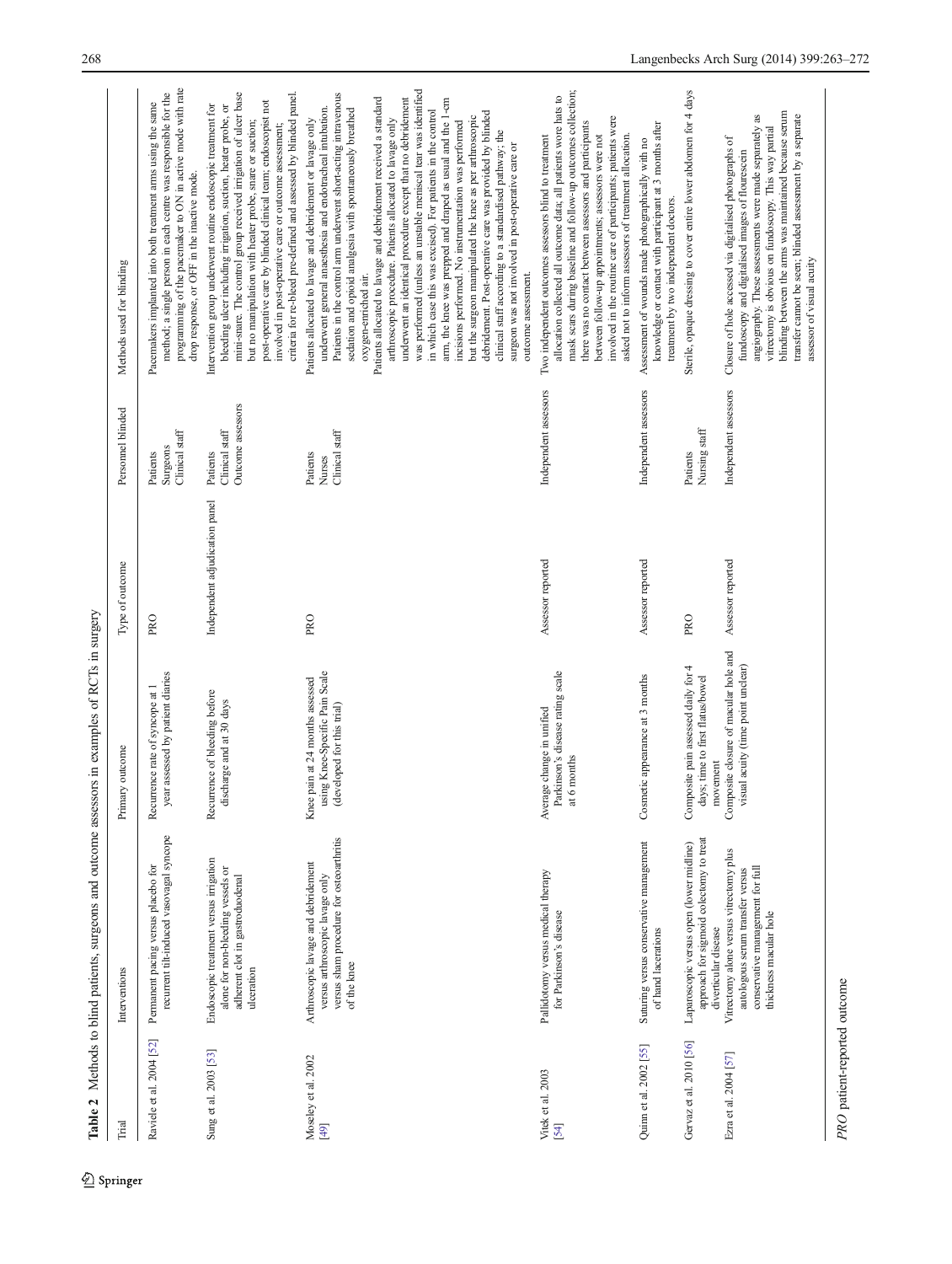Core outcome sets (COSs) are one solution to the problems caused by multiple outcome selection and outcome reporting bias. Core outcome sets are a collection of the important (core) outcomes to be measured and reported in all pragmatic trials of a specific disease or condition, and their use and application allows for the results from multiple trials to be readily combined and compared. Core outcomes are agreed by consensus between key stakeholders such as patients, health-care professionals, and members of funding bodies. The Core Outcome Measures for Effectiveness Trials (COMET) Initiative in the UK supports the development and application of COSs and holds a database of all existing work in this area [[42\]](#page-8-0). Several COSs to use in trials of surgical intervention are being developed, for example in oesophageal, colorectal and head and neck cancer as well as other diseases outside oncology [[42](#page-8-0)–[44](#page-8-0)].

Assessing and measuring outcomes with minimal risk of bias

Once the outcomes to be measured are agreed upon and defined, it is necessary to ensure that they are assessed appropriately to reduce the risk of bias. Bias can exaggerate treatment effect, thereby making trial results unreliable and problematic when implementing for clinical practice [[9](#page-7-0)]. Consideration must be given to how outcomes are measured and by whom. It is also important that the tools used to assess these outcomes are developed, tested, and validated properly, as the use of inappropriate tools result in unreliable or invalid data. This applies to any outcome measure being used in a trial, whether it be a clinical measure of anastomotic leak, for example, or a PRO.

There are several forms of bias from which surgical trials are particularly at risk, including performance bias and ascertainment bias. Performance bias results from differences in the way patients in the two treatment arms are managed post-operatively. It can have an effect on all types of outcomes, and is a particular problem in trials of surgical interventions because of the intimate role played in both delivery of the intervention and post-operative care provision by the operating surgeon. Ascertainment bias is a term used to describe collectively observer bias (when outcomes are reported by an outcome assessor) and reporting bias (for PROs), and can be a particular problem in trials whose primary outcome is a PRO. Both performance and observer bias can occur on a conscious or sub-conscious level and might result from pre-existing expectations about the efficacy of the treatments under evaluation, a lack of clinical equipoise or the influence of knowledge about treatment allocation. One method that can be used to minimise the risk of both performance and ascertainment bias is blinding (or masking). Blinding is used in RCTs to hide treatment allocation from various members of the research team or trial

participants. In the ideal setting, blinding is maintained until all primary outcome data are collected. The decision about who should be blinded in a particular trial depends on the trial design, interventions and available funding. In pharmacological trials, it is common to use a matched placebo to blind staff and patients. In the case of surgical trials, however, using a placebo or sham surgery is often difficult or impossible because it may be considered unethical to subject patients to general anaesthesia and a mock operation for solely research purposes, although such examples exist [\[45](#page-8-0)–[51\]](#page-8-0). The complex nature of surgery can also make blinding of staff difficult because of the necessity for input from a large multidisciplinary team and it is frequently impossible for surgeons to be blinded because of their role in delivery of the intervention. In this case, where ever possible, it is recommended that the surgeon does not collect the outcome data and that it is collected by someone blinded to the intervention type.

Despite these challenges for surgical RCTs, novel methods may be effectively employed to blind some of the research team. Examples where this has been successfully achieved are illustrated in Table [2](#page-5-0) [\[49](#page-8-0), [52](#page-8-0)–[57](#page-9-0)]. In a trial whose primary outcome measure is a PRO, it is important to consider whether it is possible to blind the patient from the treatment allocation, although this may also be impossible. It may be more practical in this situation to blind outcome assessors who are ideally independent from the central research team. For example, an adjudicating committee may be used to review and assess digitalized clinical, photographic or imaging data with no details of the patient or intervention available to them [\[57](#page-9-0)].

### Summary and conclusion

Well designed and conducted pragmatic RCTs are essential for the evaluation of surgical interventions. Central to this is the need to select, define, measure and report outcomes that are relevant to the trial design, valid and reliable, and to assess these outcomes with minimal ascertainment and performance bias. This can be achieved with surgeons and methodologists working closely together. The need to improve and increase the number of surgical trials has been internationally recognised and a cultural shift in the approach to trial design and participation is taking place. The development and application of core outcome sets for pragmatic RCTs in surgery will reduce many of the problems associated with the inconsistency and multiplicity of outcomes that have historically been assessed in RCTs in surgery and this is being addressed by work of the COMET initiative. Finally, the challenge to reduce and eliminate bias in surgical trials is being tackled by innovative methods to perform blinding to ensure that outcomes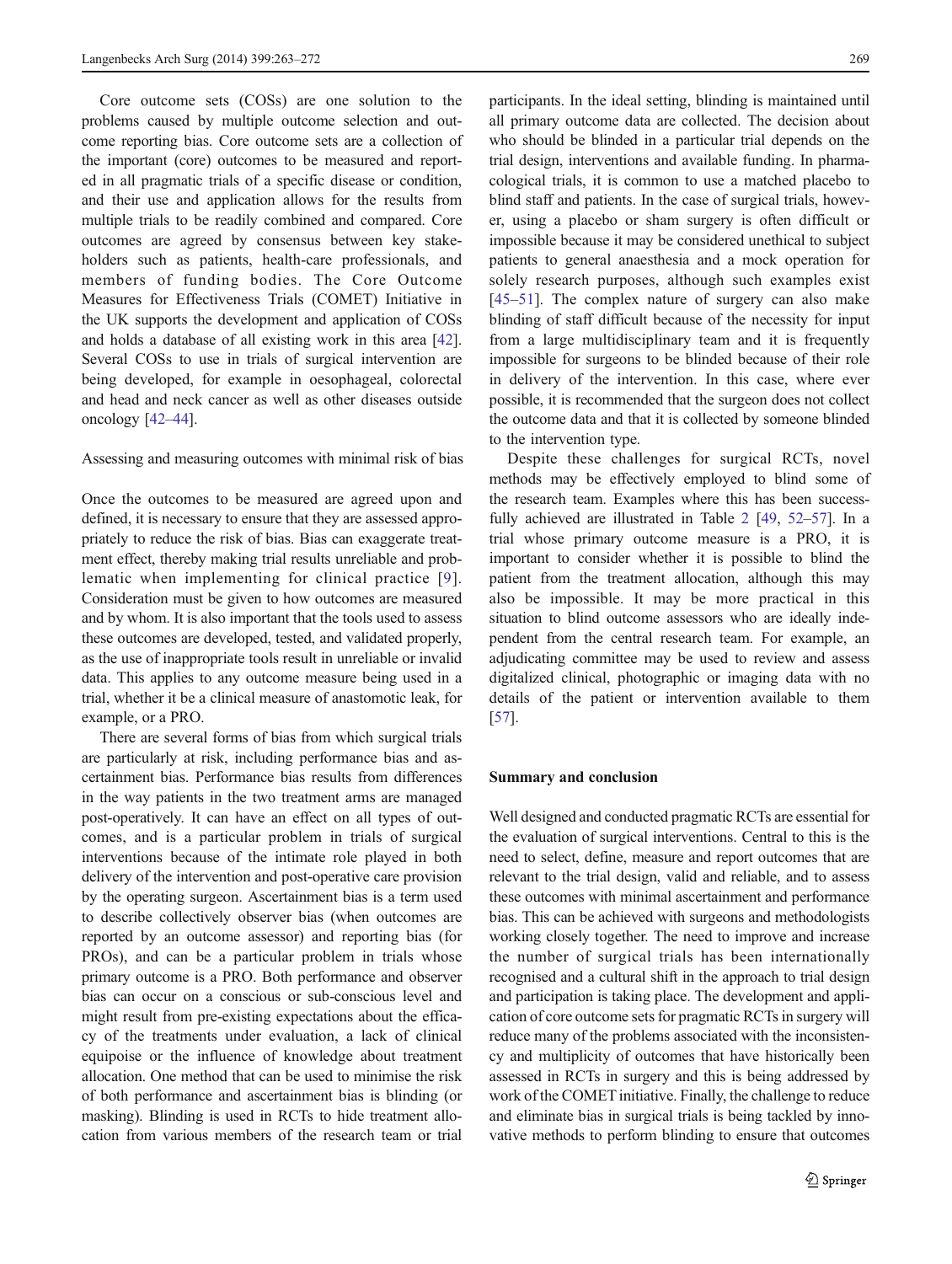<span id="page-7-0"></span>are fairly assessed and measured and effects of the intervention are not over or under estimated. These combined approaches and efforts will ensure surgical interventions are appropriately evaluated with informative outcomes, so that results can be useful for clinical practice.

Box 1. Types of outcomes and outcome measures used in RCTs in surgery

Clinical outcome measure

An outcome measured in clinical practice, e.g. survival or surgical complications such as anastomotic leak, including the specific measurement variable (e.g. systolic blood pressure), analysis metric (e.g. change from baseline, final value, time to event), method of aggregation (e.g. median, proportion) and timepoint [\[58](#page-9-0)].

Patient reported outcome (PRO)

An outcome reported directly by the patient themselves without interpretation from an observer [\[59](#page-9-0)]. Examples include assessments of health status and quality of life (e.g. physical ability, symptom severity). PROs are typically recorded in a self-completed questionnaire.

Patient-reported outcome measure

A measure of a PRO including domain (e.g. anxiety), specific measurement tool (e.g. name of questionnaire) and other levels of specification required for clinical outcomes (analysis metric and method of aggregation) [[60\]](#page-9-0).

Hospital/process-related outcome

- A metric related to the organisation or individual involved in the patients' care rather than the effect of the intervention on the patient's health, e.g. length of hospital stay or number of tests conducted.
- Resource use measure
- A metric to quantify the cost of care, including direct financial expenses as well as staff time.

#### Surrogate outcome

A measure that is not of direct practical importance but is believed to reflect an outcome that is important; often a physiological or biochemical marker that can be relatively quickly and easily measured, and that is taken as being predictive of an important clinical outcome [3].

Composite outcome

An outcome that consists of two or more component outcomes [5].

Primary outcome

The outcome of greatest importance [3].

Secondary outcome

An outcome used to evaluate additional effects of the intervention deemed a priori as being less important than the primary outcomes [3].

Explanatory outcome

Outcomes that are measured to provide additional information about an intervention, but may be without an a priori hypothesis.

#### Conflicts of interest None.

Open Access This article is distributed under the terms of the Creative Commons Attribution License which permits any use, distribution, and reproduction in any medium, provided the original author(s) and the source are credited.

## References

- 1. Developing and evaluating complex interventions: new guidance. (2008). [www.mrc.ac.uk/complexinterventionsguidance.](http://www.mrc.ac.uk/complexinterventionsguidance) Accessed 18 September 2013
- 2. Cook JA (2009) The challenges faced in the design, conduct and analysis of surgical randomised controlled trials. Trials 10:9
- 3. Glossary of Cochrane terms. [http://www.cochrane.org/glossary.](http://www.cochrane.org/glossary) Accessed 18 September 2013
- 4. Wang D, Bakhai A (2006) Clinical trials: a practical guide to design, analyis, and reporting. Remedica, London
- 5. Cordoba G, Schwartz L, Woloshin S, Bae H, Gotzsche PC (2010) Definition, reporting, and interpretation of composite outcomes in clinical trials: systematic review. British Medical Journal 341. doi[:10.1136/bmj.](http://dx.doi.org/10.1136/bmj.c3920) [c3920](http://dx.doi.org/10.1136/bmj.c3920)
- 6. Ross S (2007) Composite outcomes in randomized clinical trials: arguments for and against. Am J Obstet Gynecol 196(2):e1–e6
- 7. Montori VM, Permanyer-Miralda G, Ferreira-Gonzalez I, Busse JW, Pacheco-Huergo V, Bryant D, Alonso J, Akl EA, Domingo-Salvany A, Mills E, Wu P, Schunemann HJ, Jaeschke R, Guyatt GH (2005) Validity of composite end points in clinical trials. Br Med J 330(7491):594–596. doi[:10.1136/bmj.330.7491.594](http://dx.doi.org/10.1136/bmj.330.7491.594)
- 8. CONSORT Glossary. [http://www.consort-statement.org/resources/](http://www.consort-statement.org/resources/glossary/) [glossary/](http://www.consort-statement.org/resources/glossary/). Accessed 18 September 2013
- 9. Savovic J, Jones HE, Altman DG, Harris RJ, Juni P, Pildal J, Als-Nielsen B, Balk EM, Gluud C, Gluud LL, Ioannidis JPA, Schulz KF, Beynon R, Welton N, Wood L, Moher D, Deeks JJ, Sterne JAC (2012) Influence of reported study design characteristics on intervention effect estimates from randomised controlled trials: combined analysis of meta-epidemiological studies. Health Technol Assess 16(35):1–82. doi[:10.3310/hta16350](http://dx.doi.org/10.3310/hta16350)
- 10. Ciani O, Buyse M, Garside R, Pavey T, Stein K, Sterne JAC, Taylor RS (2013) Comparison of treatment effect sizes associated with surrogate and final patient relevant outcomes in randomised controlled trials: meta-epidemiological study. British Medical Journal 346. doi[:10.1136/bmj.f457](http://dx.doi.org/10.1136/bmj.f457)
- 11. Mpabanzi L, van Mierlo KMC, Malago M, Dejong CHC, Lytras D, Damink S (2013) Surrogate endpoints in liver surgery related trials: a systematic review of the literature. HPB 15(5):327–336. doi[:10.1111/](http://dx.doi.org/10.1111/j.1477-2574.2012.00590.x) [j.1477-2574.2012.00590.x](http://dx.doi.org/10.1111/j.1477-2574.2012.00590.x)
- 12. Ergina PL, Cook JA, Blazeby JM, Boutron I, Clavien PA, Reeves BC, Seiler CM, Balliol C (2009) Surgical innovation and evaluation 2. Challenges in evaluating surgical innovation. Lancet 374(9695): 1097–1104
- 13. McCulloch P, Altman DG, Campbell WB, Flum DR, Glasziou P, Marshall JC, Nicholl J, Balliol C (2009) Surgical innovation and evaluation 3. No surgical innovation without evaluation: the IDEAL recommendations. Lancet 374(9695):1105–1112
- 14. Cook JA, McCulloch P, Blazeby JM, Beard DJ, Marinac-Dabic D, Sedrakyan A (2013) IDEAL framework for surgical innovation 3: randomised controlled trials in the assessment stage and evaluations in the long term study stage. Br Med J 346:f2820. doi[:10.1136/bmj.f2820](http://dx.doi.org/10.1136/bmj.f2820)
- 15. Thorpe KE, Zwarenstein M, Oxman AD, Treweek S, Furberg CD, Altman DG, Tunis S, Bergel E, Harvey I, Magid DJ, Chalkidou K (2009) A pragmatic-explanatory continuum indicator summary (PRECIS): a tool to help trial designers. J Clin Epidemiol 62(5): 464–475. doi:[10.1016/j.jclinepi.2008.12.011](http://dx.doi.org/10.1016/j.jclinepi.2008.12.011)
- 16. Patsopoulos NA (2011) A pragmatic view on pragmatic trials. Dialogues Clin Neurosci 13(2):217–224
- 17. Santarius T, Kirkpatrick PJ, Ganesan D, Chia HL, Jalloh I, Smielewski P, Richards HK, Marcus H, Parker RA, Price SJ, Kirollos RW, Pickard JD, Hutchinson PJ (2009) Use of drains versus no drains after burr-hole evacuation of chronic subdural haematoma: a randomised controlled trial. Lancet 374(9695):1067–1073. doi[:10.](http://dx.doi.org/10.1016/s0140-6736(09)61115-6) [1016/s0140-6736\(09\)61115-6](http://dx.doi.org/10.1016/s0140-6736(09)61115-6)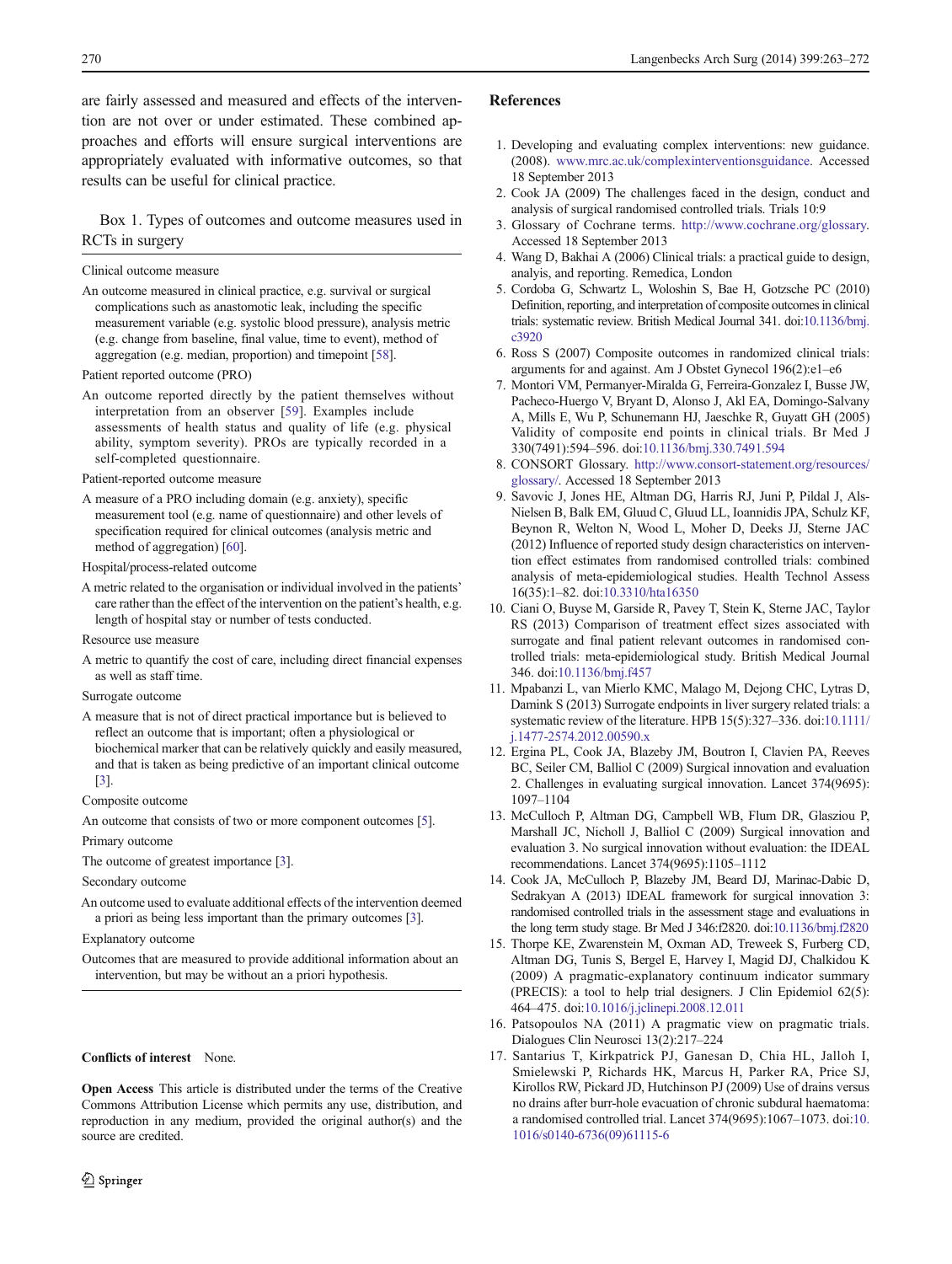- <span id="page-8-0"></span>18. Lilford R, Braunholtz D, Harris H, Gill T (2004) Trials in surgery. Br J Surg 91(1):6–16. doi[:10.1002/bjs.4418](http://dx.doi.org/10.1002/bjs.4418)
- 19. Pibouleau L, Boutron I, Reeves BC, Nizard R, Ravaud P (2009) Applicability and generalisability of published results of randomised controlled trials and non-randomised studies evaluating four orthopaedic procedures: methodological systematic review. British Medical Journal 339. doi[:10.1136/bmj.b4538](http://dx.doi.org/10.1136/bmj.b4538)
- 20. Ellis C, Hall JL, Khalil A, Hall JC (2005) Evolution of methodological standards in surgical trials. ANZ J Surg 75(10):874–877. doi:[10.](http://dx.doi.org/10.1111/j.1445-2197.2005.03554.x) [1111/j.1445-2197.2005.03554.x](http://dx.doi.org/10.1111/j.1445-2197.2005.03554.x)
- 21. Jacquier I, Boutron I, Moher D, Roy C, Ravaud P (2006) The reporting of randomized clinical trials using a surgical intervention is in need of immediate improvement—a systematic review. Ann Surg 244(5):677–683. doi:[10.1097/01.sla.0000242707.44007.80](http://dx.doi.org/10.1097/01.sla.0000242707.44007.80)
- 22. Potter S, Brigic A, Whiting PF, Cawthorn SJ, Avery KNL, Donovan JL, Blazeby JM (2011) Reporting clinical outcomes of breast reconstruction: a systematic review. J Natl Cancer Inst 103(1):31–46. doi: [10.1093/jnci/djq438](http://dx.doi.org/10.1093/jnci/djq438)
- 23. Blencowe NS, Strong S, McNair AGK, Brookes ST, Crosby T, Griffin SM, Blazeby JM (2012) Reporting of short-term clinical outcomes after esophagectomy: a systematic review. Ann Surg 255(4):658–666. doi:[10.1097/SLA.0b013e3182480a6a](http://dx.doi.org/10.1097/SLA.0b013e3182480a6a)
- 24. Abalos E, Addo V, Brocklehurst P, El Sheikh M, Farrell B, Gray S, Hardy P, Juszczak E, Mathews JE, Masood SN, Oyarzun E, Oyieke J, Sharma JB, Spark P (2013) Caesarean section surgical techniques (CORONIS): a fractional, factorial, unmasked, randomised controlled trial. Lancet 382(9888):234–248. doi[:10.1016/s0140-6736\(13\)60441-9](http://dx.doi.org/10.1016/s0140-6736(13)60441-9)
- 25. INVOLVE Supporting public involvement in NHS, public health and social care research. <http://www.invo.org.uk/>. Accessed 30 September 2013
- 26. The James Lind Alliance. <http://www.lindalliance.org/>. Accessed 18 September 2013
- 27. Fleurence R, Selby JV, Odom-Walker K, Hunt G, Meltzer D, Slutsky JR, Yancy C (2013) How the patient-centered outcomes research institute is engaging patients and others in shaping its research agenda. Health Aff 32(2):393–400. doi[:10.1377/hlthaff.2012.1176](http://dx.doi.org/10.1377/hlthaff.2012.1176)
- 28. Royal College of Surgeons of England. <http://www.rcseng.ac.uk/>. Accessed 18 September 2013
- 29. Surgical trainee collaboratives. [http://www.asit.org/resources/](http://www.asit.org/resources/collaboratives) [collaboratives](http://www.asit.org/resources/collaboratives). Accessed 20 September 2013
- 30. Bhangu A, Kolias AG, Pinkney T, Hall NJ, Fitzgerald JE (2013) Surgical research collaboratives in the UK. Lancet 382:1091–1092
- 31. Surgical research: the reality and the IDEAL (2009) Lancet 374(9695):1037–1037
- 32. Medical Research Council Network of hubs for trials methodology research. [http://www.methodologyhubs.mrc.ac.uk/.](http://www.methodologyhubs.mrc.ac.uk/) Accessed 18 September 2013
- 33. American College of Surgeons Continuous Quality Improvement Surgical Research Committee. <http://www.facs.org/cqi/src/>. Accessed 18 September 2013
- 34. Rahbari NN, Diener MK, Fischer L, Wente MN, Kienle P, Buechler MW, Seiler CM (2008) A concept for trial institutions focussing on randomised controlled trials in surgery. Trials 9. doi[:10.1186/1745-](http://dx.doi.org/10.1186/1745-6215-9-3) [6215-9-3](http://dx.doi.org/10.1186/1745-6215-9-3)
- 35. Bruce J, Krukowski ZH, Al-Khairy G, Russell EM, Park KGM (2001) Systematic review of the definition and measurement of anastomotic leak after gastrointestinal surgery. Br J Surg 88(9): 1157–1168. doi[:10.1046/j.0007-1323.2001.01829.x](http://dx.doi.org/10.1046/j.0007-1323.2001.01829.x)
- 36. Whistance RN, Forsythe RO, McNair AG, Brookes ST, Avery KN, Pullyblank AM et al (2013) A systematic review of outcome reporting in colorectal cancer surgery. Colorectal Dis 15(10):e548–e560
- 37. Chan AW, Altman DG (2005) Identifying outcome reporting bias in randomised trials on PubMed: review of publications and survey of authors. Br Med J 330(7494):753. doi[:10.1136/bmj.38356.424606.8F](http://dx.doi.org/10.1136/bmj.38356.424606.8F)
- 38. Hannink G, Gooszen HG, Rovers MM (2013) Comparison of registered and published primary outcomes in randomized clinical trials of

surgical interventions. Ann Surg 257(5):818–823. doi:[10.1097/SLA.](http://dx.doi.org/10.1097/SLA.0b013e3182864fa3) [0b013e3182864fa3](http://dx.doi.org/10.1097/SLA.0b013e3182864fa3)

- 39. Dwan K, Altman DG, Arnaiz JA, Bloom J, Chan AW, Cronin E et al (2008) Systematic review of the empirical evidence of study publication bias and outcome reporting bias. PLoS One 3(8)
- 40. Dwan K, Kirkham JJ, Williamson PR, Gamble C (2013) Selective reporting of outcomes in randomised controlled trials in systematic reviews of cystic fibrosis. BMJ Open 3(6)
- 41. Kirkham JJ, Dwan KM, Altman DG, Gamble C, Dodd S, Smyth R, Williamson PR (2010) The impact of outcome reporting bias in randomised controlled trials on a cohort of systematic reviews. British Medical Journal 340. doi:[10.1136/bmj.c365](http://dx.doi.org/10.1136/bmj.c365)
- 42. COMET (Core Outcome Measures in Effectiveness Trials) Initiative. [http://www.comet-initiative.org/.](http://www.comet-initiative.org/) Accessed 19 September 2013
- 43. Macefield RC, Jacobs M, Blencowe NS, Korfage IJ, Nicklin J, Brookes ST, Sprangers MAG, Blazeby JM (2011) The case for a HRQL core outcome set: outcome reporting bias in oesophageal cancer studies. Trials 12(Suppl 1):A77
- 44. Whistance RN, Blencowe NS, Blazeby JM (2012) The need for standardised outcome reporting in colorectal surgery. Gut 61(3): 472–472. doi:[10.1136/gutjnl-2011-300676](http://dx.doi.org/10.1136/gutjnl-2011-300676)
- 45. Schulz KF, Grimes DA (2002) Blinding in randomised trials: hiding who got what. Lancet 359(9307):696–700. doi[:10.1016/s0140-](http://dx.doi.org/10.1016/s0140-6736(02)07816-9) [6736\(02\)07816-9](http://dx.doi.org/10.1016/s0140-6736(02)07816-9)
- 46. Boutron I, Guittet L, Estellat C, Moher D, Hrobjartsson A, Ravaud P (2007) Reporting methods of blinding in randomized trials assessing nonpharmacological treatments. PLoS Med 4(2):e61. doi[:10.1371/](http://dx.doi.org/10.1371/journal.pmed.0040061) [journal.pmed.0040061](http://dx.doi.org/10.1371/journal.pmed.0040061)
- 47. Boutron I, Tubach F, Giraudeau B, Ravaud P (2003) Methodological differences in clinical trials evaluating nonpharmacological and pharmacological treatments of hip and knee osteoarthritis. J Am Med Assoc 290(8):1062–1070. doi[:10.1001/jama.290.8.1062](http://dx.doi.org/10.1001/jama.290.8.1062)
- 48. Boutron I, Tubach F, Giraudeau B, Ravaud P (2004) Blinding was judged more difficult to achieve and maintain in nonpharmacologic than pharmacologic trials. J Clin Epidemiol 57(6):543–550. doi[:10.](http://dx.doi.org/10.1016/j.jclinepi.2003.12.010) [1016/j.jclinepi.2003.12.010](http://dx.doi.org/10.1016/j.jclinepi.2003.12.010)
- 49. Moseley JB, O'Malley K, Petersen NJ, Menke TJ, Brody BA, Kuykendall DH, Hollingsworth JC, Ashton CM, Wray NP (2002) A controlled trial of arthroscopic surgery for osteoarthritis of the knee. N Engl J Med 347(2):81–88. doi:[10.1056/NEJMoa013259](http://dx.doi.org/10.1056/NEJMoa013259)
- 50. Freed CR, Greene PE, Breeze RE, Tsai WY, DuMouchel W, Kao R, Dillon S, Winfield H, Culver S, Trojanowski JQ, Eidelberg D, Fahn S (2001) Transplantation of embryonic dopamine neurons for severe Parkinson's disease. N Engl J Med 344(10):710–719. doi[:10.1056/](http://dx.doi.org/10.1056/nejm200103083441002) [nejm200103083441002](http://dx.doi.org/10.1056/nejm200103083441002)
- 51. Wolsko PM, Eisenberg DM, Simon LS, Davis RB, Walleczek J, Mayo-Smith M, Kaptchuk TJ, Phillips RS (2004) Double-blind placebo-controlled trial of static magnets for the treatment of osteoarthritis of the knee: results of a pilot study. Altern Ther Health Med 10(2):36–43
- 52. Raviele A, Giada F, Menozzi C, Speca G, Orazi S, Gasparini G, Sutton R, Brignole M (2004) A randomized, double-blind, placebocontrolled study of permanent cardiac pacing for the treatment of recurrent tilt-induced vasovagal syncope. The vasovagal syncope and pacing trial (SYNPACE). Eur Heart J 25(19):1741–1748. doi:[10.](http://dx.doi.org/10.1016/j.ehj.2004.06.031) [1016/j.ehj.2004.06.031](http://dx.doi.org/10.1016/j.ehj.2004.06.031)
- 53. Sung JJ, Chan FK, Lau JY, Yung MY, Leung WK, Wu JC, Ng EK, Chung SC (2003) The effect of endoscopic therapy in patients receiving omeprazole for bleeding ulcers with nonbleeding visible vessels or adherent clots: a randomized comparison. Ann Intern Med 139(4):237–243
- 54. Vitek JL, Bakay RA, Freeman A, Evatt M, Green J, McDonald W, Haber M, Barnhart H, Wahlay N, Triche S, Mewes K, Chockkan V, Zhang JY, DeLong MR (2003) Randomized trial of pallidotomy versus medical therapy for Parkinson's disease. Ann Neurol 53(5): 558–569. doi:[10.1002/ana.10517](http://dx.doi.org/10.1002/ana.10517)